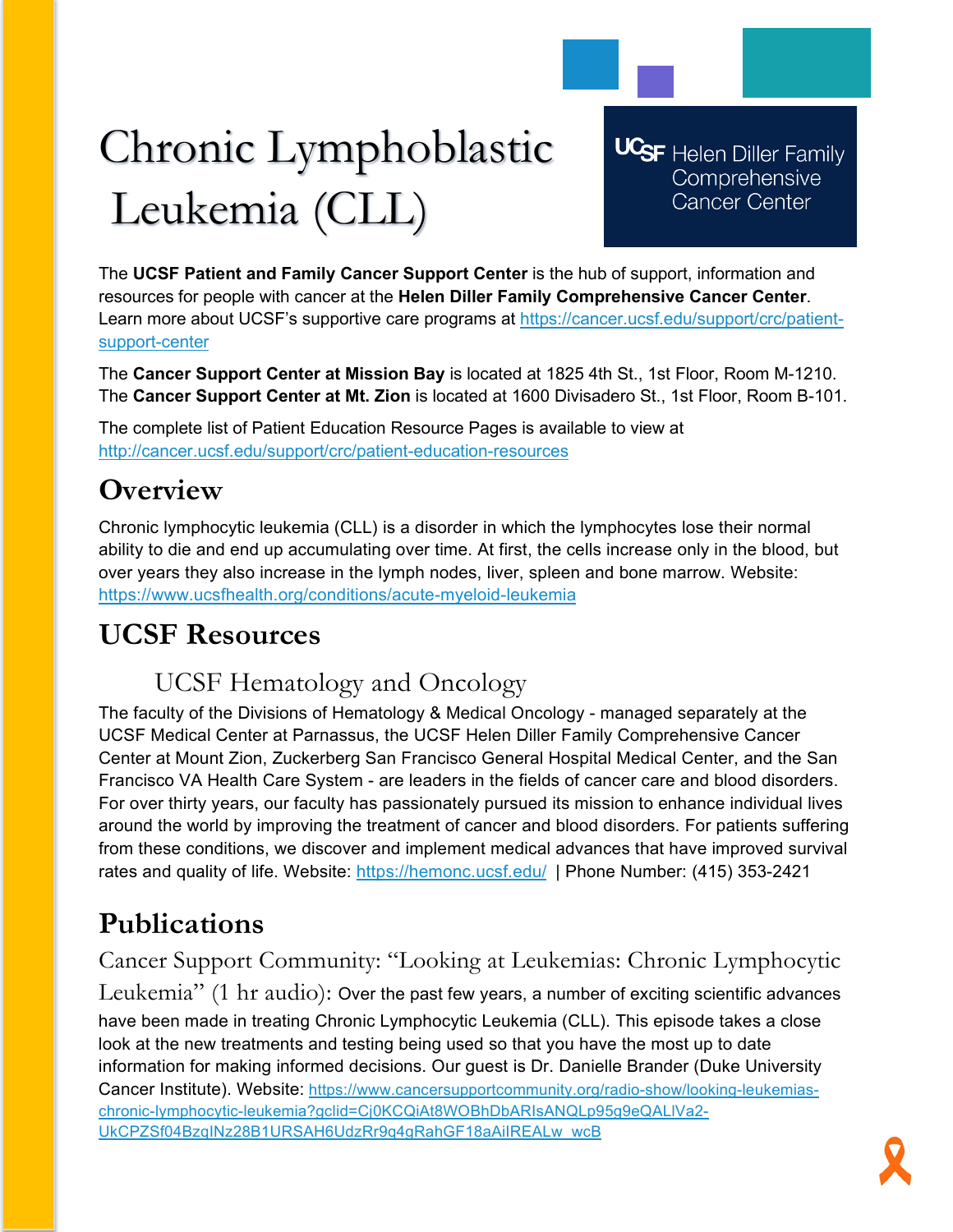#### Leukemia & Lymphoma Society Education Resources

LLS provides excellent patient education materials, videos, webcasts, and drug information, as well as books on caregiving. Materials can be ordered for free or viewed online. (Available in various foreign languages) Website: <http://www.lls.org/education-resources>

# **Organizations**

American Cancer Society (ACS) – Chronic Lymphocytic Leukemia (CLL) At the American Cancer Society, we're on a mission to free the world from cancer. Until we do, we'll be funding and conducting research, sharing expert information, supporting patients, and spreading the word about prevention. All so you can live longer — and better. Website: <https://www.cancer.org/cancer/chronic-lymphocytic-leukemia/about.html> | Phone Number: 800.227.2345

#### Cancer Support Community – Chronic Lymphocytic Leukemia (CLL)

As the largest professionally led nonprofit network of cancer support worldwide, the Cancer Support Community is dedicated to ensuring that all people impacted by cancer are empowered by knowledge, strengthened by action, and sustained by community. Website: [https://www.cancersupportcommunity.org/chronic-lymphocytic-leukemiasmall-](https://www.cancersupportcommunity.org/chronic-lymphocytic-leukemiasmall-lymphocytic-lymphoma)

[lymphocytic-lymphoma](https://www.cancersupportcommunity.org/chronic-lymphocytic-leukemiasmall-lymphocytic-lymphoma) | Phone Number: 888-793-9355

#### Leukemia Research Foundation - Chronic Lymphocytic Leukemia (CLL)

In 1946, the Leukemia Research Foundation was established to memorialize 12-year-old Sherwin Pessin. Leukemia was a well-known but not well-understood disease. For Sherwin and thousands of other children and adults, there was no hope and no possibility for a cure. Website: <https://allbloodcancers.org/leukemia/chronic-lymphocytic-leukemia/>| Phone Number: 800.955.4572

Leukemia & Lymphoma Society – Chronic Lymphocytic Leukemia (CLL)

Dedicated to curing leukemia, lymphoma, myeloma, and other blood cancers, we are now The Leukemia & Lymphoma Society (LLS), the world's largest voluntary (nonprofit) health organization dedicated to funding blood cancer research and providing education and patient services. Website:<https://www.lls.org/leukemia/chronic-lymphocytic-leukemia> | Phone Number: 800.955.4572

#### Lymphoma Research Foundation

The Lymphoma Research Foundation is the nation's largest non-profit organization devoted exclusively to funding lymphoma research and

supporting the lymphoma community through evidence-based education, support services, and resources. Website: <https://lymphoma.org/> | Phone Number: 800-500-9976